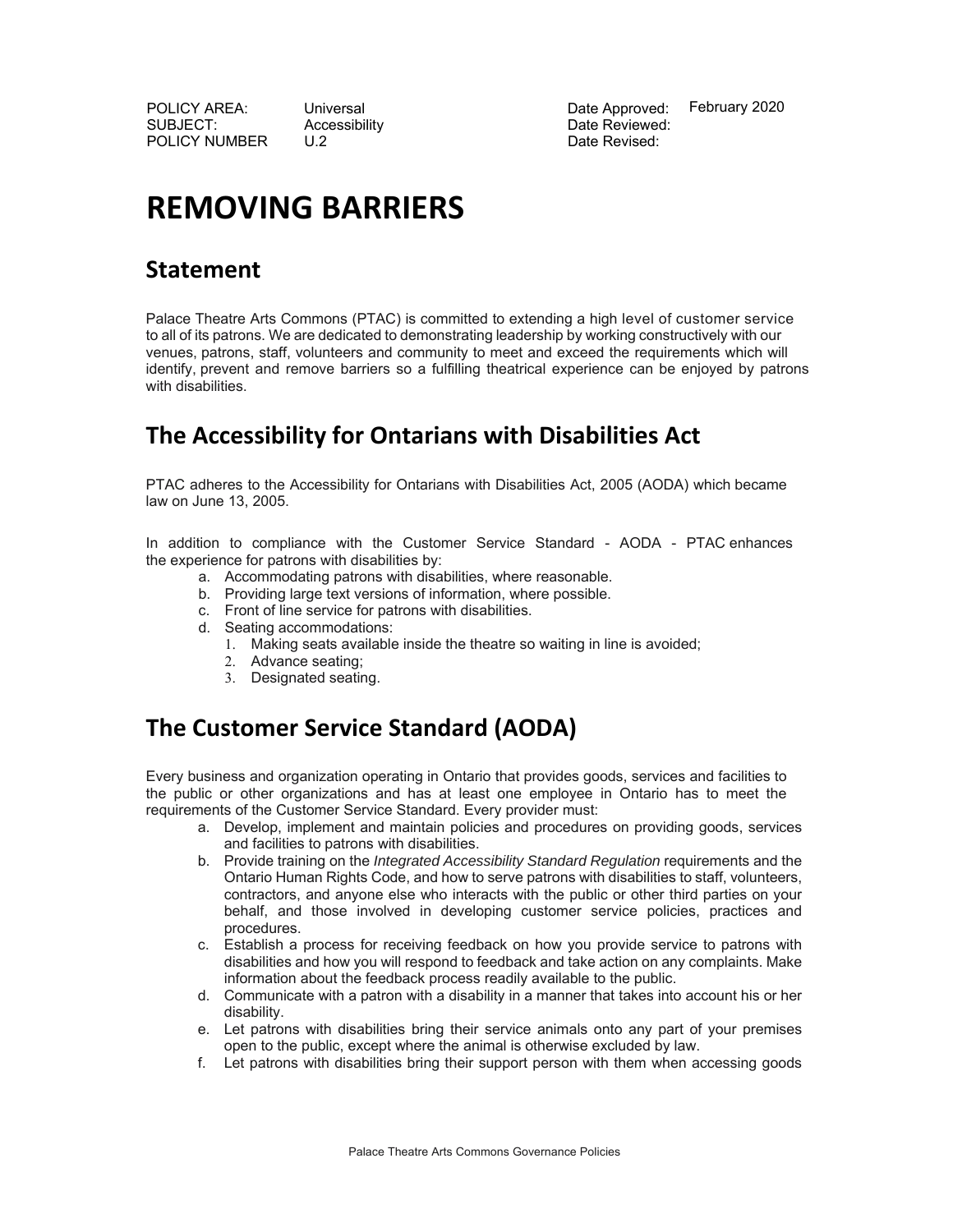or services on parts of your premises open to the public.

- g. Let the public know when facilities or services that people with disabilities usually use to access your goods or services are temporarily unavailable.
- h. Document all policies, practices and procedures to providing accessible customer service and notify the public that these documents are available upon request.

## Accessible Patron Service at Palace Theatre Arts Commons

To ensure compliance with the Customer Service Standard, PTAC will continually:

- a. Review existing policies and procedures and identify gaps and develop new policies and procedures, as required.
- b. Recommend long term priorities that continue to enhance the experience for patrons with disabilities.
- c. Develop and implement a communication plan to increase understanding of the Customer Service Standards.
- d. Develop and deliver training programs for staff and volunteers

#### **Customer Service Standard**

In complying with the requirements, PTAC makes reasonable efforts to ensure that its policies and procedures are consistent with the following principles, as defined by the Customer Service Standard, AODA:

- a. All goods, services and facilities at PTAC will be provided in a manner that respects the dignity, independence, integration and equal opportunity of people with disabilities.
	- 1. Dignity: service is provided in a way that allows the person with a disability to maintain self-respect and the respect of other people.
	- 2. Independence: when a person with a disability is allowed to do things on their own, without unnecessary help or interference from others.
	- 3. Integration and Equal Opportunity: service is provided in a way that allows the person with a disability to benefit from the same services, in the same place, and in the same or similar way as other patrons, unless an alternate measure is necessary to enable a person with disability to access goods or services. They should not have to make significantly more effort to access or obtain service. They should also not have to accept inconvenience or lesser quality. Sometimes this may mean that PTAC has to treat individuals slightly differently so that they can benefit fully from the services.

#### **Assistive Devices**

PTAC is committed to serving and welcoming people with disabilities who use assistive devices. Assistive devices can include and are not limited to:

- a. Wheelchairs
- b. Hearing assistive receivers;
- c. Close captioning systems;
- d. Live descriptive services.